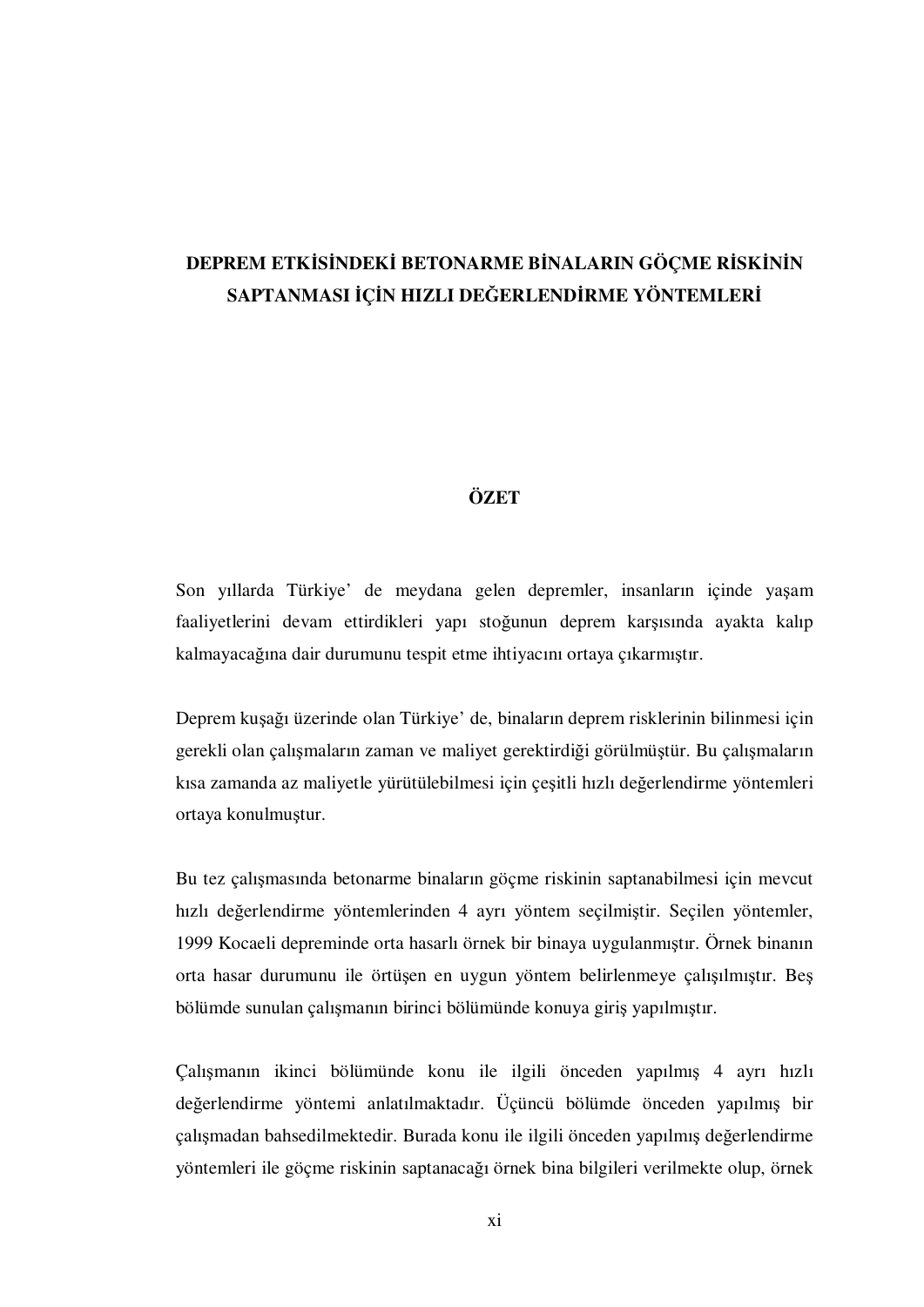binanın Japonya Mimarlık Enstitüsü - S<sub>BG</sub> indeksleri ile deprem kapasitesi incelenmektedir. Ayrıca örnek binanın doğrusal olmayan dinamik ve statik çözümlemesinden ve sonuçlarından bahsedilmektedir. Çalışmanın dördüncü bölümünde ikinci bölümde anlatılan 4 ayrı hızlı değerlendirme yöntemi üçüncü bölümde bilgileri verilen örnek bina üzerinde uygulanmaktadır.

Çalışmanın sonuç bölümünde, örnek binanın orta hasar durumu ile örtüşen en uygun hızlı değerlendirme yöntemi belirlenmiştir. Doğrusal olmayan statik ve dinamik çözümlemelerle uyumluluğu karşılaştırılmıştır. Ayrıca Türkiye' deki betonarme binaların deprem performanslarına göre sınıflandırılmasına yönelik ileri çalışma önerisinden bahsedilmiştir.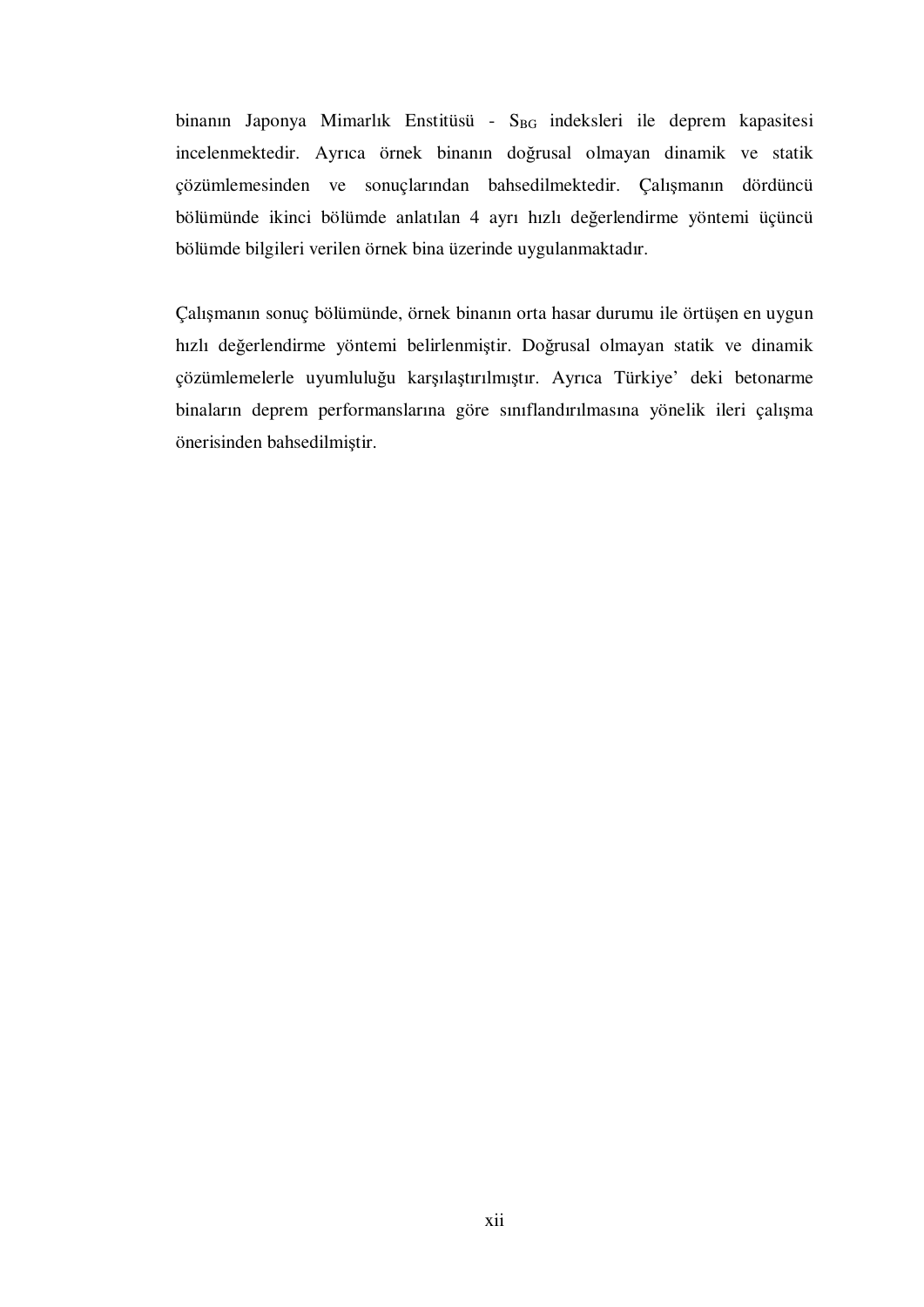## **RAPID ASSESSMENT METHODS for DETECTION OF THE RISK OF COLLAPSE OF THE RE**İ**NFORCED CONCRETE BUILDINGS AFFECTED FROM EARTHQUAKE**

## **ABSTRACT**

Due to the recent destructive earthquakes in Turkey, the need has arisen to determine whether existing building stock in which our people continue their lives will survive an earthquake.

It has been seen that in Turkey, which exists on the seismic belt that efforts necessary to know earthquake risks of the buildings require time and cost. Various methods were developed to pursue such works within the shortest time and at minimum cost.

In this thesis, four different methods of rapid assessment were selected, those were developed to detect the risk of collapse of the reinforced concrete buildings. The selected methods were applied on a building with a medium damage after by 1999 Kocaeli earthquake. The most appropriate method corresponding to the medium damage of the example building was determined. An introduction to the subject was made in the first chapter of this study submitted in five chapters.

In the second chapter of the study, four different rapid assessment methods developed here explained. In the third chapter, some information is provided about a study made previously. Information is provided on sample building collapse risk of which are to be determined using the previously developed evaluation methods related to the subject, and the earthquake capacity of the sample building with Japan Architectural Institute –  $S_{BG}$  indexes is examined. Besides, nonlinear dynamic and